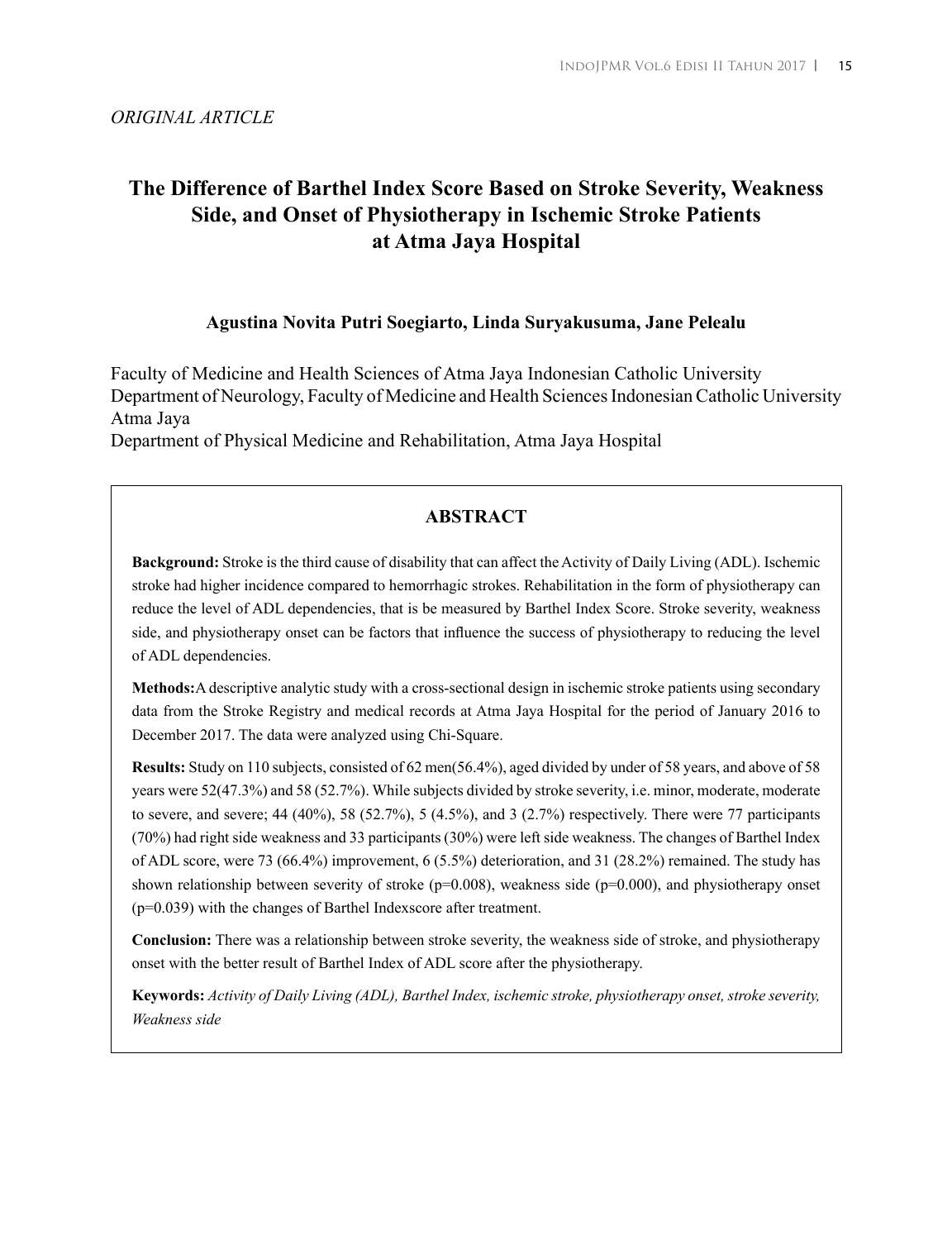# **Correspondence Detail: Agustina Novita Putri Soegiarto**

Email: novitaputrisoegiarto@gmail.com Faculty of Medicine and Health Sciences of Atma Jaya Indonesian Catholic University Address: Jl. Pluit Raya No.2, Jakarta Utara 1444

#### **INTRODUCTION**

Stroke is the number one cause of death. It is known as a cerebral vascular accident, that is impeded blood supply to some part of the brain. There are two major types of stroke: Ischemic stroke and Hemorrhagic stroke. According to Riskesdas in 2013, stroke morbidity in Indonesia was 57.9%. Ischemic stroke events were higher compared to hemorrhagic strokes, which were 87% and 13% .<sup>1-3</sup>

Stroke is also the third cause of disability that can affect bodily functions and patient's Activity of Daily Living (ADL). Restoring the ability to increasing independencies of ADL is the main goal of treating stroke patients.4 Rehabilitation is useful for maintaining and reducing ADL dependences.5 An important component to reducing ADL dependences in stroke patients is the correction of mobility in the form of physiotherapy.<sup>6</sup> Study by Maiko Yagi has proven that ischemic stroke, men and elder age were more prevalence.<sup>7</sup> The evidence might cause by the men are more likely to be smokers, obese, alcohol drinker, as the risk factor of metabolic disease and stroke.8 Previous study by Hedna has shown that left-hemispheric ischemic strokes were more prevalence than right-hemispheric, besides the incidence of large-vessel ischemic

strokes was higher in the left middle cerebral artery.9

One of parameter to evaluated the level of AD is by Barthel Index. Barthel Index is also used to see the progress of stroke patient. 10

Two goals in neural repair in stroke: increase the amount or duration of early plasticity, induce greater plasticity late in the disease. The time of neural repair can be determined by; acute (since onset to one month) that was the thrombolysis/ Recanalization processed for Neuroprotection, subacute (to three month) was the neural repair period, and chronic (more three month) was a period for specific and high detailed of molecular growth induces regenerative cellular niches, since these time out, the certain molecular signals could not prolong.<sup>11</sup>

The study has found the more intense and earlier of the physiotherapy management, the more improvement of the motor function and ability to perform ADL after stroke.12

There were several factors may influence the success of physiotherapy program to achieve the higher level of ADL that evaluated by the Barthel Index score, i.e. the severity of ischemic stroke, the side of weakness, and the onset of physiotherapy.

#### **METHODS**

This study was descriptive analytic study with cross-sectional design. The research data analyzed using SPSS version 20 for Windows. Data analysis was carried out with Chi-Square. The independent variables were stroke severity,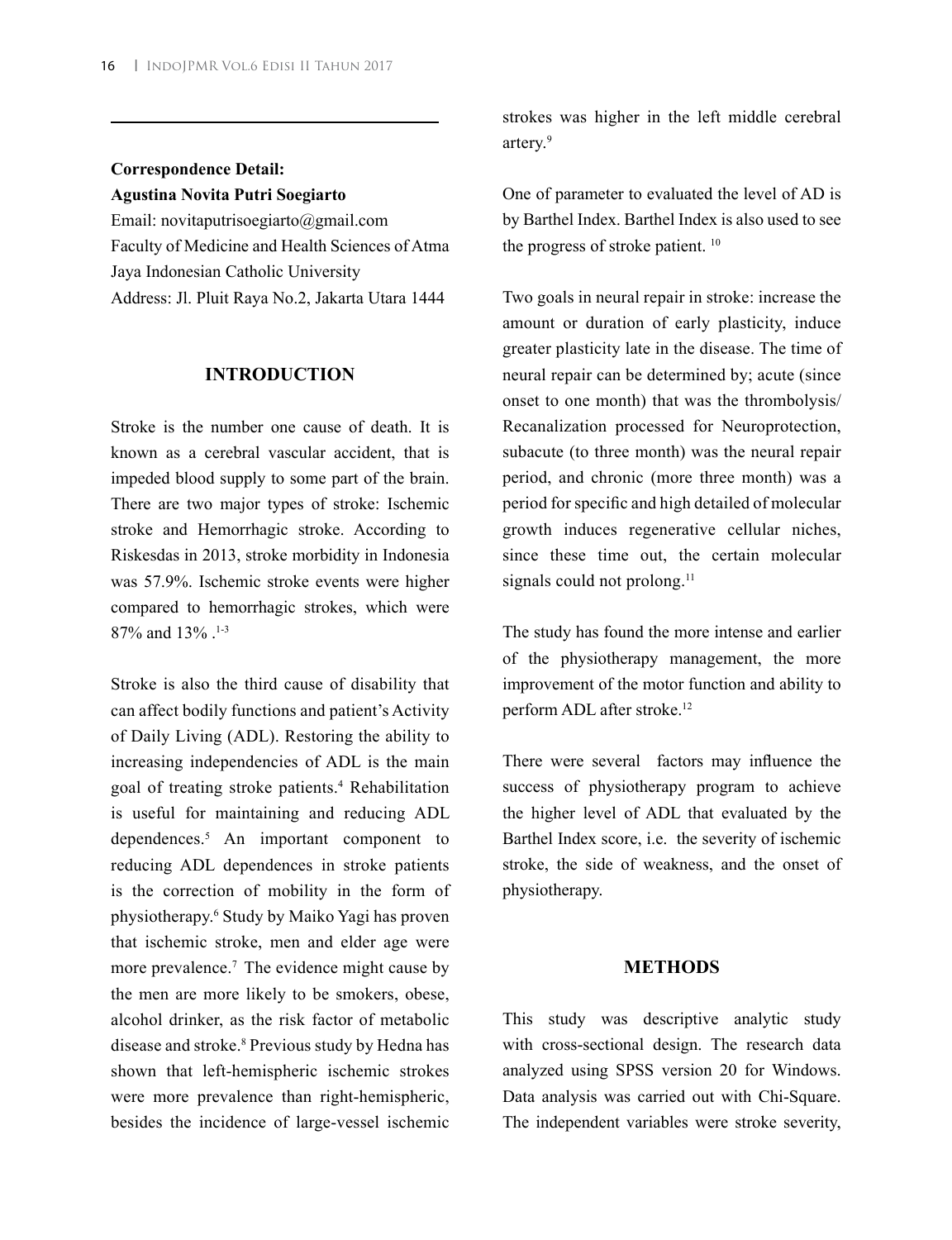weakness side, and physiotherapy onset. Stroke severity category was categorized based on NIH Stroke Scale (NIHSS) score. The dependent variable was the level of ADL evaluated by the Barthel Index score. The study sample were ischemic stroke patients at Atma Jaya Hospital who hospitalized between 2016-2017.

#### **RESULTS**

The participants consisted of 110 people with 62 men (56.4%), divided by two groups of aged, ie. under and above 58 years were 52 (47.3%) and 58 (52.7%) subjects as seen in Table 1

| <b>Characteristics</b> | Respondent            |               |
|------------------------|-----------------------|---------------|
|                        | $\mathbf n$           | $\frac{0}{0}$ |
| Gender                 |                       |               |
| Men                    | 62                    | 56.4          |
| Women                  | 48                    | 43.6          |
| Age                    | Mean 58 (range 28-83) |               |
| $<$ 58 years old       | 52                    | 47.3          |
| $\geq$ 58 years old    | 58                    | 52.7          |

#### **Table 1. Demographic Characteristics**

Based on stroke severity, participants with minor, moderate, moderate to severe and severe stroke were 44 (40%), 58 (52.7%), 5 (4.5%), and 3 (2.7%). There were 77 participants (70%) were right side weakness and others were left side weakness. The onset of very early physiotherapy was 103 participants (93.6%), early as many as 4 participants (3.6%), and late as 3 participants (2.7%). The level of ADL by Barthel Index score before the treatment showed the independent patient, mild, moderate, heavy, and total dependence were 14(12.7%), 39(35.5%), 20(18.2%), 18(16.4%), and 19(17.3%). While, Barthel Index score after the treatment showed the independent patient, mild, moderate, heavy, and total dependence were 22 (20%), 47 (42.7%), 15 (13.6%), 18 (7.3%), and 8 (7.3 %) that has shown in Table 2.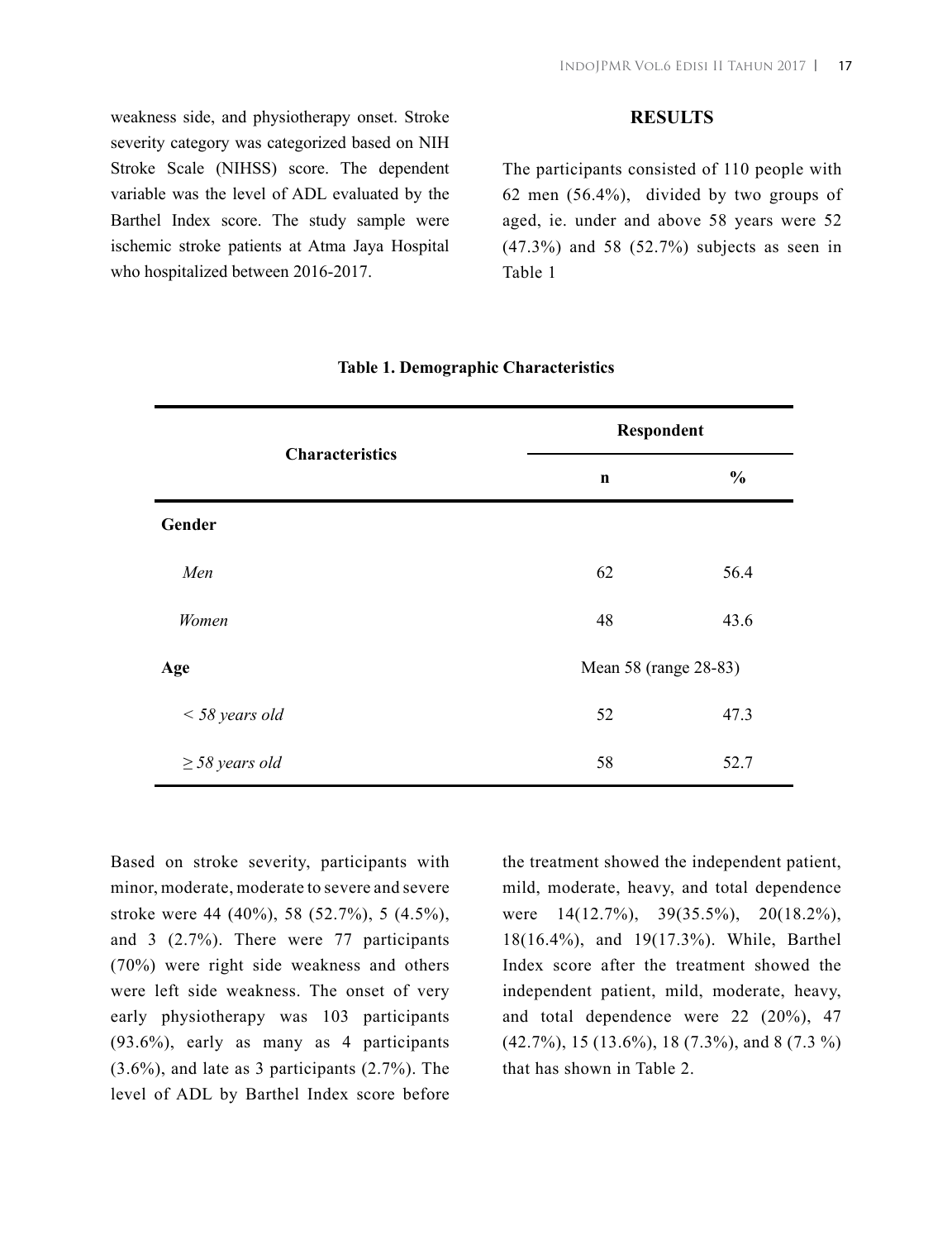|                                                             | $\mathbf n$    | Percentage (%) |
|-------------------------------------------------------------|----------------|----------------|
| <b>Stroke Severity</b>                                      |                |                |
| Minor                                                       | 44             | 40             |
| Moderate                                                    | 58             | 52.7           |
| <i>Moderate to Severe</i>                                   | 5              | 4.5            |
| Severe                                                      | 3              | 2.7            |
| <b>Weakness Side</b>                                        |                |                |
| <b>Right Side</b>                                           | 77             | 70             |
| Left Side                                                   | 33             | 30             |
| <b>Onset of Physiotherapy</b>                               |                |                |
| Very Early                                                  | 103            | 93.6           |
| Early                                                       | $\overline{4}$ | 3.6            |
| Late                                                        | 3              | 2.7            |
| <b>ADL Score Barthel Index before Physiotherapy Program</b> |                |                |
| Independent                                                 | 14             | 12.7           |
| Mild Dependence                                             | 39             | 35.5           |
| Moderate Dependence                                         | 20             | 18.2           |
| Heavy Dependence                                            | 18             | 16.4           |
| <b>Total Dependence</b>                                     | 19             | 17.3           |
| ADL Score Barthel Index after Physiotherapy Program         |                |                |
| Independent                                                 | 22             | 20             |
| Mild Dependence                                             | 47             | 42.7           |
| Moderate Dependence                                         | 15             | 13.6           |
| Heavy Dependence                                            | 18             | 16.4           |
| <b>Total Dependence</b>                                     | 8              | 7.3            |
| <b>Total</b>                                                | 110            | 100            |

## **Table 2. Characteristics of the subjects**

Table 3 has showed the changes of ADL score of the Barthel Index, were 73 participants (66.4%) experienced improvement, 6 participants (5.5%) experienced deterioration, and 31 participants (28.2%) remained.

| Table 3. Changes of ADL Score Barthel Index Before and After Physiotherapy |                         |      |  |  |  |  |  |
|----------------------------------------------------------------------------|-------------------------|------|--|--|--|--|--|
|                                                                            | Percentage $(\% )$<br>n |      |  |  |  |  |  |
| Improvement                                                                | 73                      | 66.4 |  |  |  |  |  |
| <b>Deterioration</b>                                                       | 6                       | 5.5  |  |  |  |  |  |
| <b>Remained</b>                                                            | 31                      | 28.2 |  |  |  |  |  |
| <b>Total</b>                                                               | 110                     | 100  |  |  |  |  |  |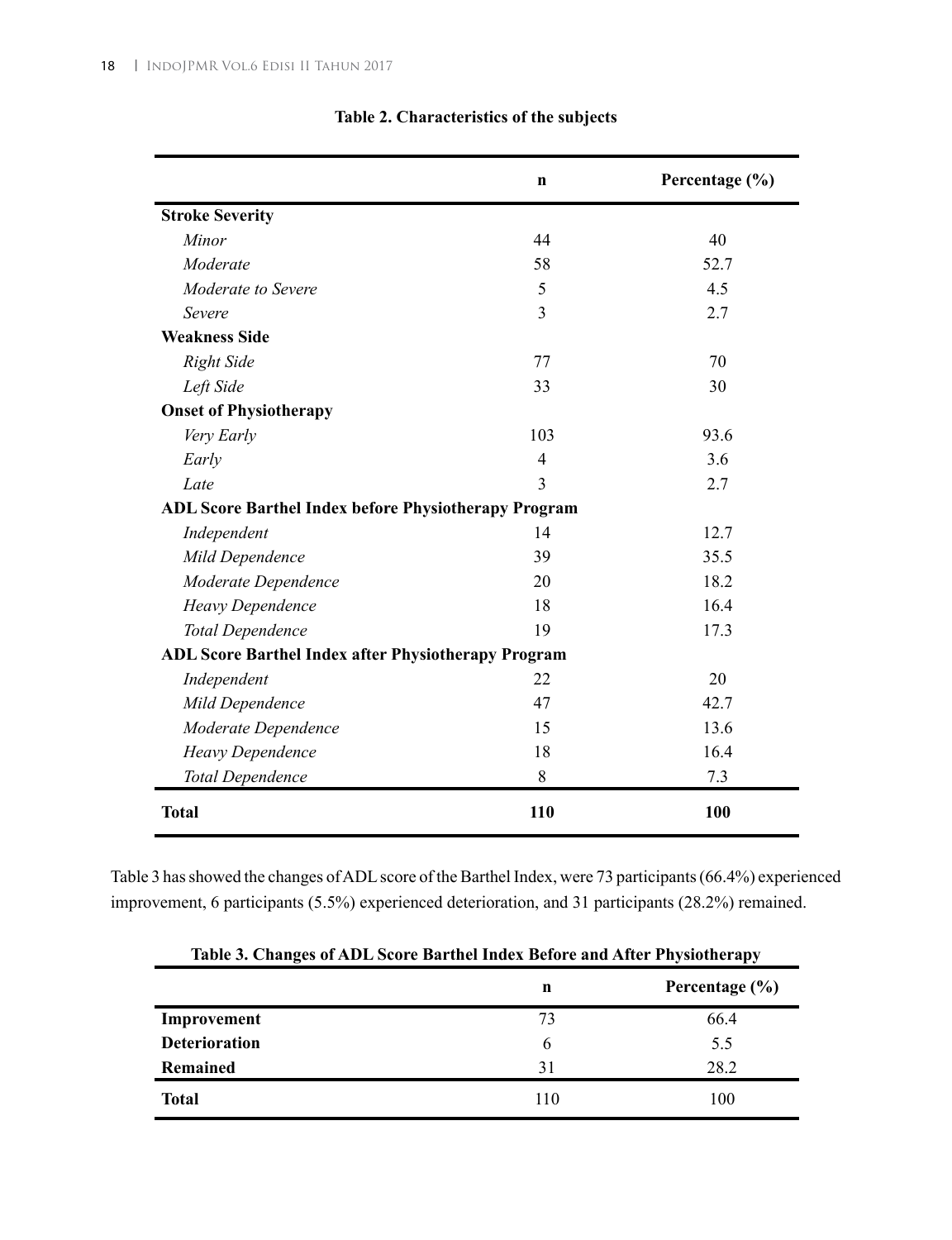Relationship between stroke severity and changes in level of ADL by Barthel index score analyzed by the Fisher Exact Test obtained p value of 0.008  $(p \le 0.05)$ , this indicated a significant relationship

between stroke severity and changes in the ADL Score in the Barthel Index before and after physiotherapy shown in Table 4.

|                                  | Improvement      | <b>Deterioration</b> | Remained       | <b>Total</b> | ${\bf P}$ |
|----------------------------------|------------------|----------------------|----------------|--------------|-----------|
|                                  | $\mathbf n$      | n                    | $\mathbf n$    | $\mathbf n$  | value     |
| <b>No Stroke Symptoms</b>        | $\boldsymbol{0}$ | 1                    | $\overline{2}$ | 3            | 0.008     |
| <b>Minor Stroke</b>              | 24               | 1                    | 16             | 41           |           |
| <b>Moderate Stroke</b>           | 45               | $\overline{2}$       | 11             | 58           |           |
| <b>Moderate to Severe Stroke</b> | 3                | 1                    | 1              | 5            |           |
| <b>Severe Stroke</b>             | $\mathbf{1}$     | 1                    | 1              | 3            |           |

|  | Table 4. The Relationship between Stroke Severity with the Changes of ADL Score Barthel Index |
|--|-----------------------------------------------------------------------------------------------|
|  |                                                                                               |

Relationship between weakness side and changes in ADL score Barthel index analyzed by Fisher's Exact Test obtained a p value of  $0.000$  (p < 0.05),

indicates a significant relationship between the stroke side and changes in the Barthel Index score before and after physiotherapy as seen in Table 5.

|  |  |  |  |  | Table 5. The Relationship between Weakness Side with the Changes of ADL Score Barthel Index |  |  |  |
|--|--|--|--|--|---------------------------------------------------------------------------------------------|--|--|--|
|  |  |  |  |  |                                                                                             |  |  |  |

|                            | Improvement | <b>Deterioration</b> | <b>Remained</b> | Total       | P     |
|----------------------------|-------------|----------------------|-----------------|-------------|-------|
|                            | n           | n                    | $\mathbf n$     | $\mathbf n$ | value |
| <b>Right Side Weakness</b> | 69          |                      | 7               | 77          | 0.000 |
| <b>Left Side Weakness</b>  | $\Delta$    | 5                    | 23              | 33          |       |

Table 6 has shown a relationship between the onset physiotherapy with the changes in ADL scores Barthel index based on Fisher's Exact Test test with p value  $0.039$  (p < 0.05).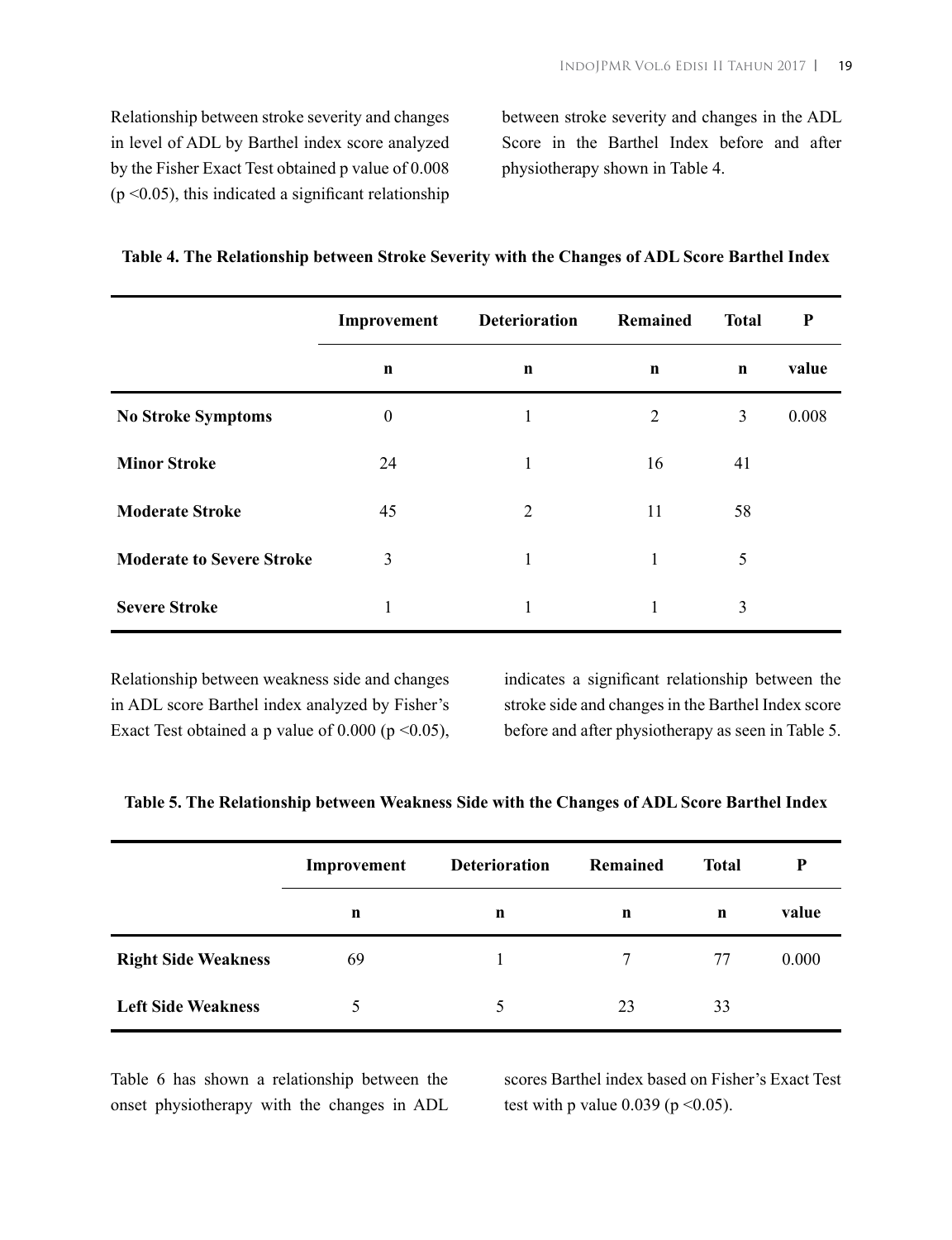|                                        | Improvement | Deterioration Remained |             | <b>Total</b>   | $\mathbf P$ |
|----------------------------------------|-------------|------------------------|-------------|----------------|-------------|
|                                        | n           | n                      | $\mathbf n$ | $\mathbf n$    | value       |
| <b>Very Early</b><br>$( \leq 1$ month) | 71          | 4                      | 28          | 103            | 0.039       |
| <b>Early</b><br>$(>1 - 3$ month)       |             | 1                      | 2           | $\overline{4}$ |             |
| Late<br>$($ > 3 month)                 |             | 1                      |             | 3              |             |

|  | Table 6. The Relationship between the Onset of Physiotherapy with |  |  |
|--|-------------------------------------------------------------------|--|--|
|  | the Changes of ADL Score Barthel Index                            |  |  |

#### **DISCUSSION**

The total participants with ischemic stroke were consisted of 110 people, with more than half were men with age  $\geq$  58 years. This data was in accordance with Maiko Yagi et al. which showed incident of ischemic stroke patients were higher in men as much as 61.8% and with an average age of 73 years.7 It could be caused by men are more likely to be smokers, obese, alcohol drinker, etc. that were risk factor to got metabolic disease and disturbed the blood flow  $8$ 

The study has found that most patients had rightsided weaknesses of 70%, by ischemic on left hemisphere. These results were confirmed the study by Hedna, et al. that stated left-hemispheric ischemic strokes appear to be more frequent than their right-hemispheric counterparts. The incidence of large-vessel ischemic strokes is higher in the left middle cerebral artery distribution<sup>9</sup>

There were improvements in Barthel Index score after physiotherapy. The earlier of subjects had physiotherapy program, the higher score of Barthel Index they got. This result study supported by evidence-based analysis that found more intense and earlier of physiotherapy would improve motor function and ability to perform ADL after stroke.10,11

The study result has found a relationship between the severity of stroke and changes in the ADL score of the Barthel Index after the physiotherapy. This result is reinforced by the research of Gert Kwakkel, et al. stating that the NIHSS score is related to the output of the Barthel ADL score, the lower the NIHSS score, the better the ADL score will be obtained in ischemic stroke patients with an accuracy rate of 72%. Which meant that lower NIHSS score/ lower severity of stroke, will result in better prognosis.12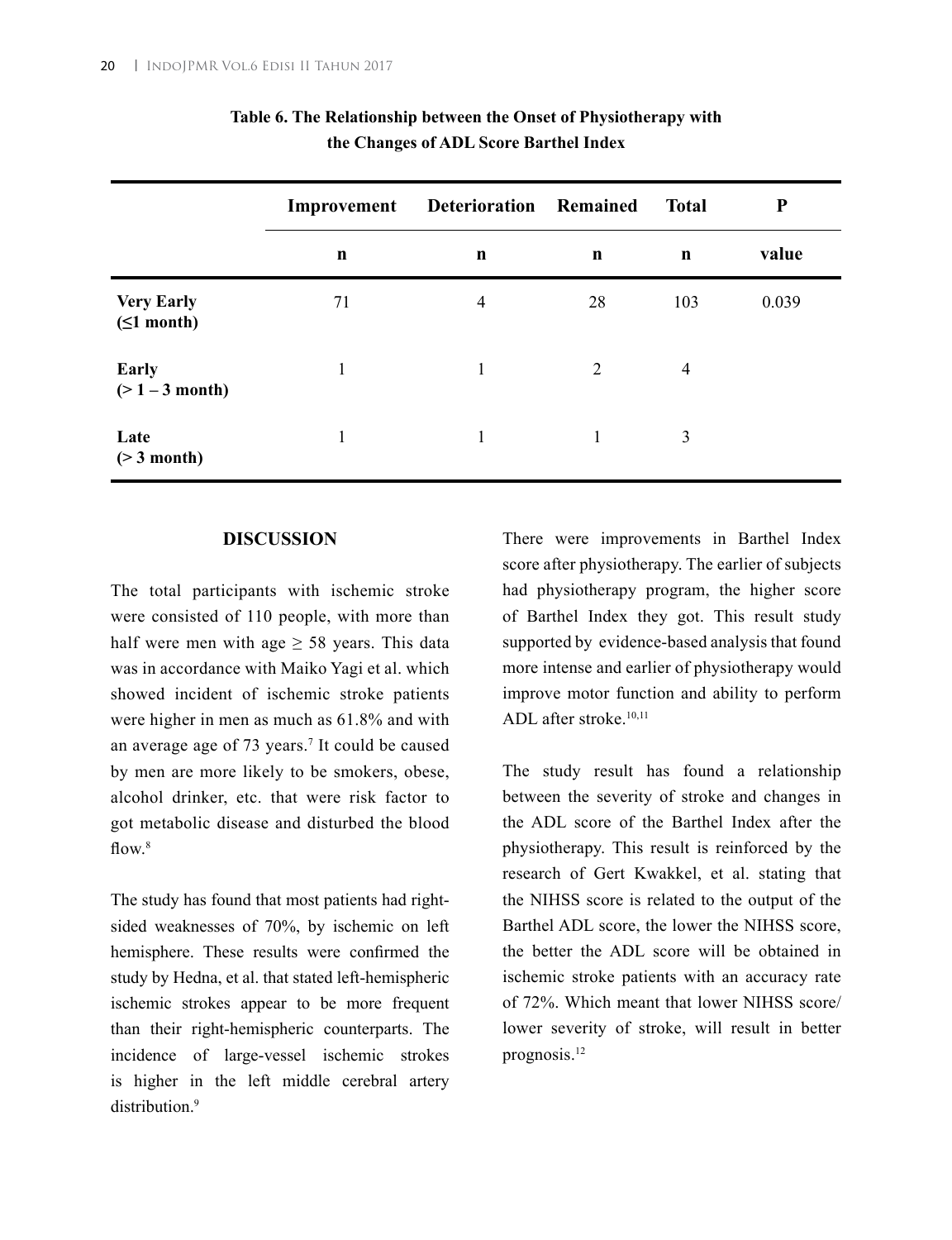Subjects with right side weakness had more improvement in Barthel Index sore after the physiotherapy  $(p<0.05)$ , and there was a relationship between the weakness side and the improvement of the Barthel Index score. The result study supported the study by Priscilla Gracia, that has proven the patients with leftsided weakness have a worse balance than the right side, as a consequences was delayed of mobilization after stroke.<sup>13</sup> Otherwise, the results of this study were different from study by Atteya, that found the weakness of the right side was less likely to experience improvement, because of apraxia on the right side were affected the ability to perform  $ADL<sup>13</sup>$ 

This study has proven a relationship between the onset of physiotherapy and changes in the ADL level as seen in the Barthel Index score. This result was in line with the study by Bernhardt that has found the earlier physiotherapy to the stroke patient, would get the better prognosis of dependencies. Physiotherapy that starts in early onset has a success rate of 50% in ischemic stroke patients. Besides, study by Francesco et al. has proven that physiotherapy would provide a good output for ischemic stroke patients. The previous study supported the result of this study that all mild to moderate ischemic stroke. 11,15,16

#### **CONCLUSION**

There was a relationship between stroke severity, the weakness side of stroke, and physiotherapy onset with the better result of Barthel Index of ADL score after the physiotherapy.

#### **REFERENCES**

- 1. Pataky Z, Armand S, Muller-Pinget S, Golay A and Allet L. Effects of Obesity on Functional Capacity. Obesity Journal. 2014;  $22:56-62$
- 2. Depkes RI. Hasil Riset Kesehatan Dasar (Riskesdas). Jakarta: Depkes RI. 2013.
- 3. American Academy of Pediatrics. Active Healthy Living: Prevention of Childhood Obesity Through Increased Physical Activity. Pediatrics. 2006;117:1834-42.
- 4. Alton I. Chapter 7: The Overweight Adolescent. In: Stang J, Story M (eds) *Guidelines for Adolescent Nutrition Services. New York:* American Obesity Association. 2005; 77-91.
- 5. Anderson et al. Physical activity is low in obese New Zealand children and adolescents. Scientific Reports. 2017; 7:41822.
- 6. Rowland TW. Effect of Obesity on Cardiac Function in Children and Adolescents: A review. Journal of Sports Science and Medicine. 2007; 319-326.
- 7. U.S. Department of Health and Human Services. 2008 Physical Activity Guidelines for Americans. ODPHP Publication. 2008. Available at: www.health.gov/paguidelines.
- 8. Men and Stroke [Internet]. National Center for Chronic Disease Prevention and Health Promotion. [cited 20 December 2018]. Available from: https://www.cdc.gov/stroke/ docs/Men\_Stroke\_Factsheet.pdf.
- 9. Hedna VS, Bodhit AN, Ansari S, et al. Hemispheric differences in ischemic stroke: is left-hemisphere stroke more common?. J Clin Neurol. 2013;9(2):97-102.
- 10. Sehatzadeh S. Effect of Increased Intensity of Physiotherapy on Patient Outcomes After Stroke: An Evidence-Based Analysis. Ont